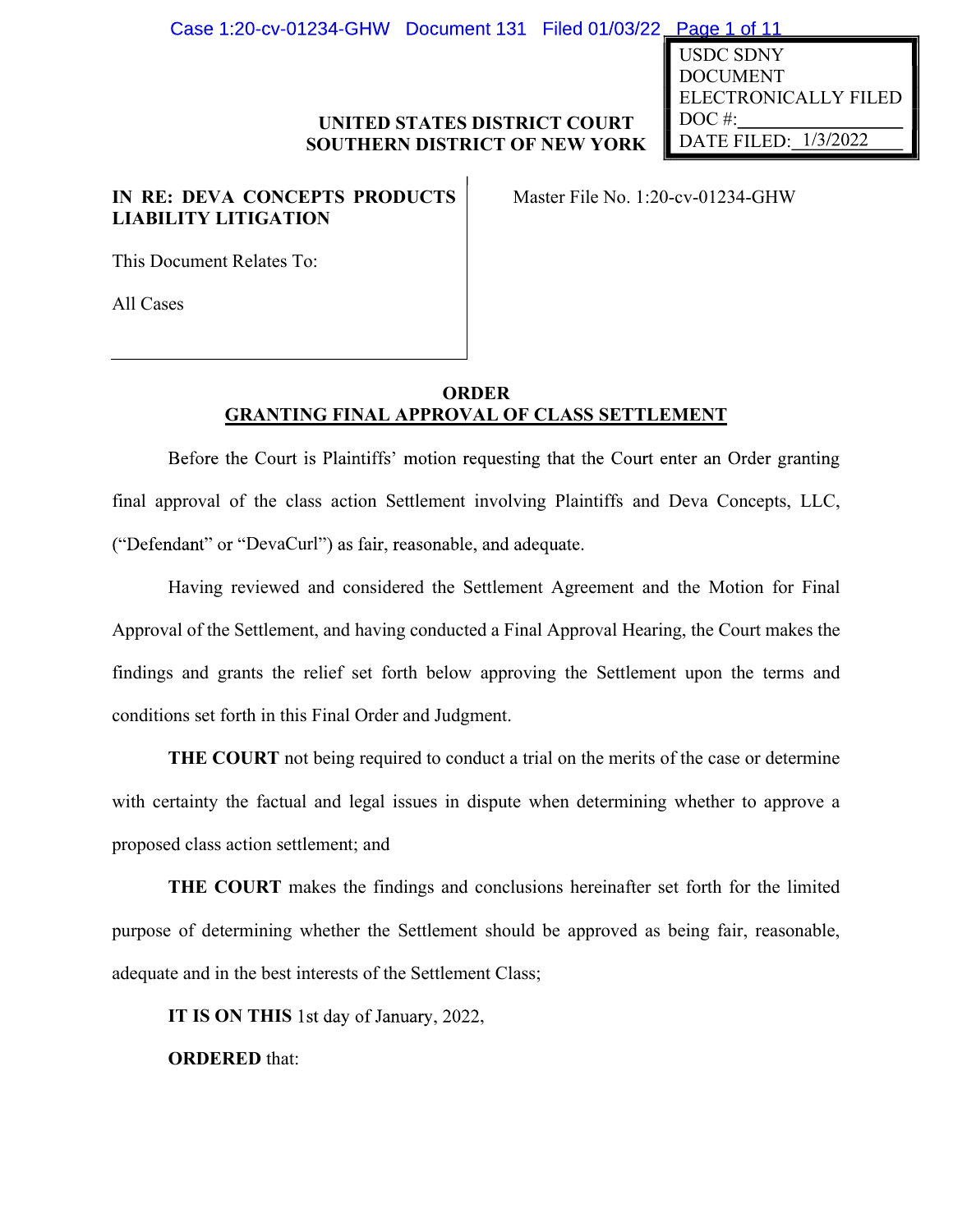1. The Settlement involves allegations in Plaintiffs' Consolidated Class Action Case 1:20-cv-01234-GHW Document 131 Filed 01/03/22 Page 2 of 11<br>1. The Settlement involves allegations in Plaintiffs' Consolidated Class Action<br>Complaint that Defendant designed, formulated, manufactured, distributed and s products that are falsely and misleadingly labeled and sold as well as caused adverse reactions Case 1:20-cv-01234-GHW Document 131 Filed 01/03/22 Pag<br>1. The Settlement involves allegations in Plaintiffs' Consolidat<br>Complaint that Defendant designed, formulated, manufactured, distributed a<br>products that are falsely a 2. The Settlement involves allegations in Plaintiffs' Consolidated Class Action<br>
1. The Settlement involves allegations in Plaintiffs' Consolidated Class Action<br>
1. The Settlement designed, formulated, manufactured, distri Case 1:20-cv-01234-GHW Document 131 Filed 01/03/22 Page 2 of 11<br>
1. The Settlement involves allegations in Plaintiffs' Consolidated Class Action<br>
int that Defendant designed, formulated, manufactured, distributed and sold 1. The Settlement involves allegations in Plaintiffs' Consolidated Class Action<br>
int that Defendant designed, formulated, manufactured, distributed and sold haircare<br>
sthat are falsely and misleadingly labeled and sold as

Court expressly does not make any finding of liability or wrongdoing by DevaCurl.

the same meaning as set forth in the Settlement Agreement.

approved the Notice to the Settlement Class, including approval of the form and manner of notice under the Notice program set forth in the Settlement Agreement; (b) provisionally certified a class products that are falsely and misleadingly labeled and sold as well as caused adverse reactions<br>resulting in personal injures to Plaintiffs and the Class.<br>2. The Settlement does not constitute an admission of liability by resulting in personal injures to Plaintiffs and the Class.<br>
2. The Settlement does not constitute an admission of liability by DevaCurl, and the<br>
Court expressly does not make any finding of liability or wrongdoing by Deva Settlement; (d); set deadlines for opt-outs and objections; (e) approved and appointed the Claims Administrator; and (f) set the date for the Final Approval Hearing. 3. Unless otherwise noted, words spelled in this Order with initial capital letters have<br>e meaning as set forth in the Settlement Agreement.<br>4. On July 30, 2021, the Court entered an Order which among other things: (a)<br>4. the same meaning as set forth in the Settlement Agreement.<br>
4. On July 30, 2021, the Court entered an Order which among other things: (a)<br>
approved the Notice to the Settlement Class, including approval of the form and man

the Settlement Class, defined as follows:

All persons who purchased and/or used any of the Products in the United States between February 8, 2008 and such date that is thirty (30) days after the Preliminary Approval Date, excluding (a) any officers, directors or employees, or immediate family members of the officers, directors or employees, of Defendant or any entity in which Defendant has a controlling interest, (b) any legal counsel or employee of legal counsel for Defendant, (c) the presiding Judge in the Lawsuit, as well as the Judge's staff and their immediate family members, and (d) all persons who timely and properly exclude themselves from the Class as provided in the Settlement.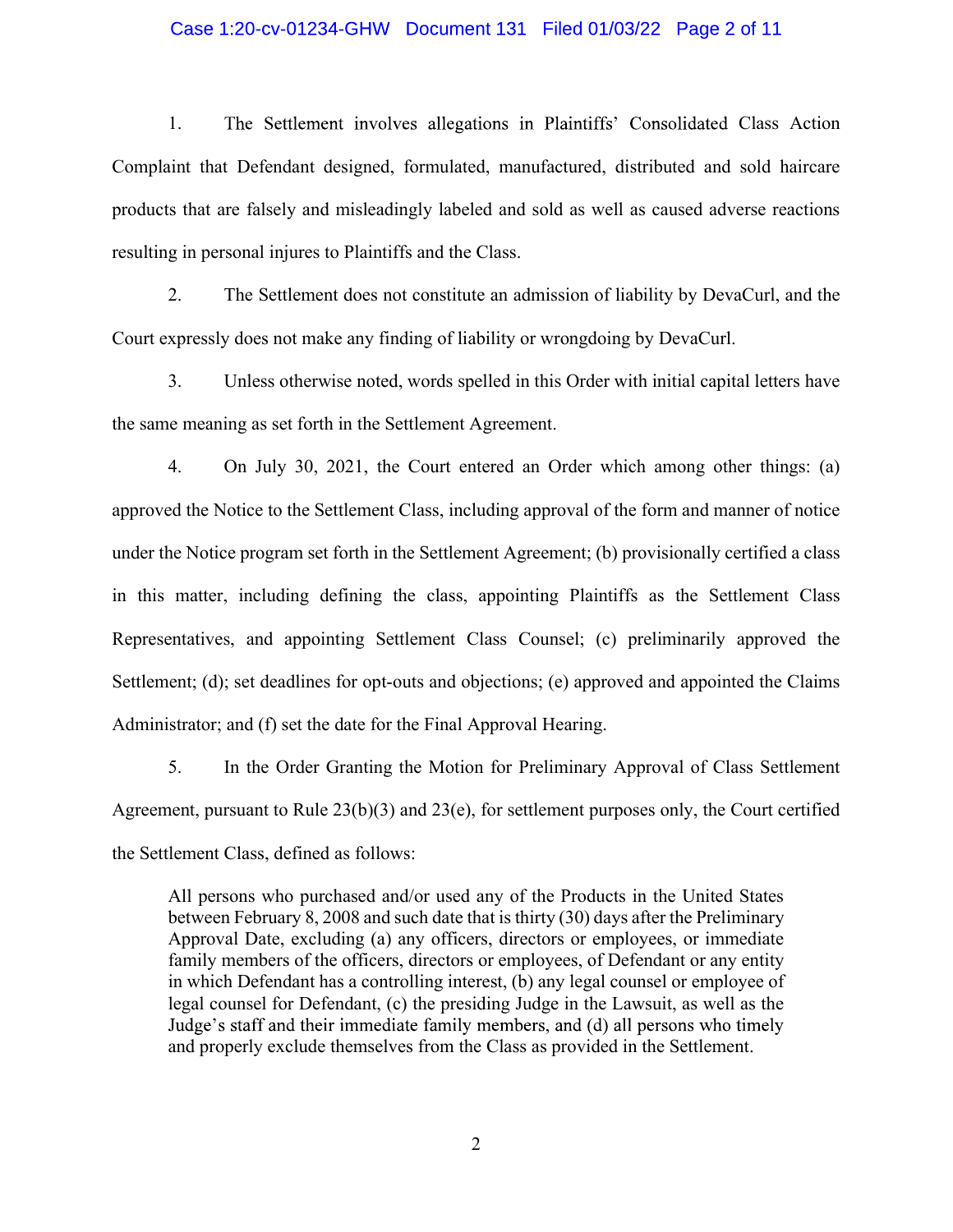Gase 1:20-cv-01234-GHW Document 131 Filed 01/03/22 Page 3 of 11<br>6. The Court, having reviewed the terms of the Settlement Agreement submitted by<br>ties pursuant to Rule 23(e), grants final approval of the Settlement Agreemen Case 1:20-cv-01234-GHW Document 131 Filed 01/03/22 Page 3 of 11<br>6. The Court, having reviewed the terms of the Settlement Agreement submitted by<br>the Parties pursuant to Rule 23(e), grants final approval of the Settlement A the Settlement Class as defined therein and in the Preliminary Approval Order, and finds that the Case 1:20-cv-01234-GHW Document 131 Filed 01/03/22 Page 3 of 11<br>6. The Court, having reviewed the terms of the Settlement Agreement submitted by<br>the Parties pursuant to Rule 23(e), grants final approval of the Settlement A Case 1:20-cv-01234-GHW Document 131 Filed 01/03/22 Page 3 of 11<br>6. The Court, having reviewed the terms of the Settlement Agreement submitted by<br>ties pursuant to Rule 23(e), grants final approval of the Settlement Agreemen Case 1:20-cv-01234-GHW Document 131 Filed 01/03/22 Page 3 of 11<br>
6. The Court, having reviewed the terms of the Settlement Agreement submitted by<br>
dies pursuant to Rule 23(e), grants final approval of the Settlement Agree The Court, having reviewed the terms of the Settlement Agreement<br>
dies pursuant to Rule 23(e), grants final approval of the Settlement Agreement<br>
element Class as defined therein and in the Preliminary Approval Order, and<br> 6. The Court, having reviewed the terms of the Settlement Agreement submitted by<br>
ies pursuant to Rule 23(e), grants final approval of the Settlement Agreement and defines<br>
Icment Class as defined therein and in the Prelim ies pursuant to Rule 23(e), grants final approval of the Settlement Agreement and defines<br>clement Class as defined therein and in the Preliminary Approval Order, and finds that the<br>ent is fair, reasonable, and adequate and

description of the Settlement terms in the Settlement Agreement, for:

- will be evaluated by a Claims Administrator mutually agreed upon by Settlement Class as defined therein and in the Preliminary Approval Order, and finds that the<br>ir, reasonable, and adequate and mects the requirements of Rule 23.<br>The Settlement Agreement provides, in part, and subject to a more detai e. The Settlement Agreement provides, in part, and subject to a more detailed<br>tion of the Settlement terms in the Settlement Agreement, for:<br>a. The Settlement terms in the Settlement Agreement, for:<br>a. The Services for Set
- 
- Fund.
- Settlement Class Counsel and other Plaintiffs' counsel from the Common Fund not
- Representatives from the Common Fund.
- 

16. The terms of the Settlement Agreement, for:<br>
18. The process for Settlement Class Members to submit claims for compensation that<br>
18. Will be evaluated by a Claims Administrator mutually agreed upon by Settlement<br>
18. hereby approved, adopted, and incorporated by the Court. The Parties, their respective attorneys, and the Claims Administrator are hereby directed to consummate the Settlement in accordance with this Order and the terms of the Settlement Agreement.

9. Defendant to pay all Notice and Claims Administration costs from the Common<br>
Fund.<br>
1. Defendant to pay a Court-approved amount for Attorneys' Fees and Costs of<br>
Settlement Class Counsed and other Plaintillis' counsel f Fund.<br>
d. Defendant to pay a Court-approved amount for Attorneys' Fees and Costs of<br>
Settlement Class Counsel and other Plaintiffs' counsel from the Common Fund not<br>
to exceed \$1,733,160, constituting 33 and 1/3% of the Co Settlement Class Members as directed by this Court's Orders, and an affidavit or declaration of between the Common Fund.<br>
program and adequate and are<br>
The Parties, their respective attorneys,<br>
ummate the Settlement in accordance<br>
program has been provided to<br>
lers, and an affidavit or declaration of<br>
program has bee See Declaration of H. Jake Hack Re: Notice Procedures.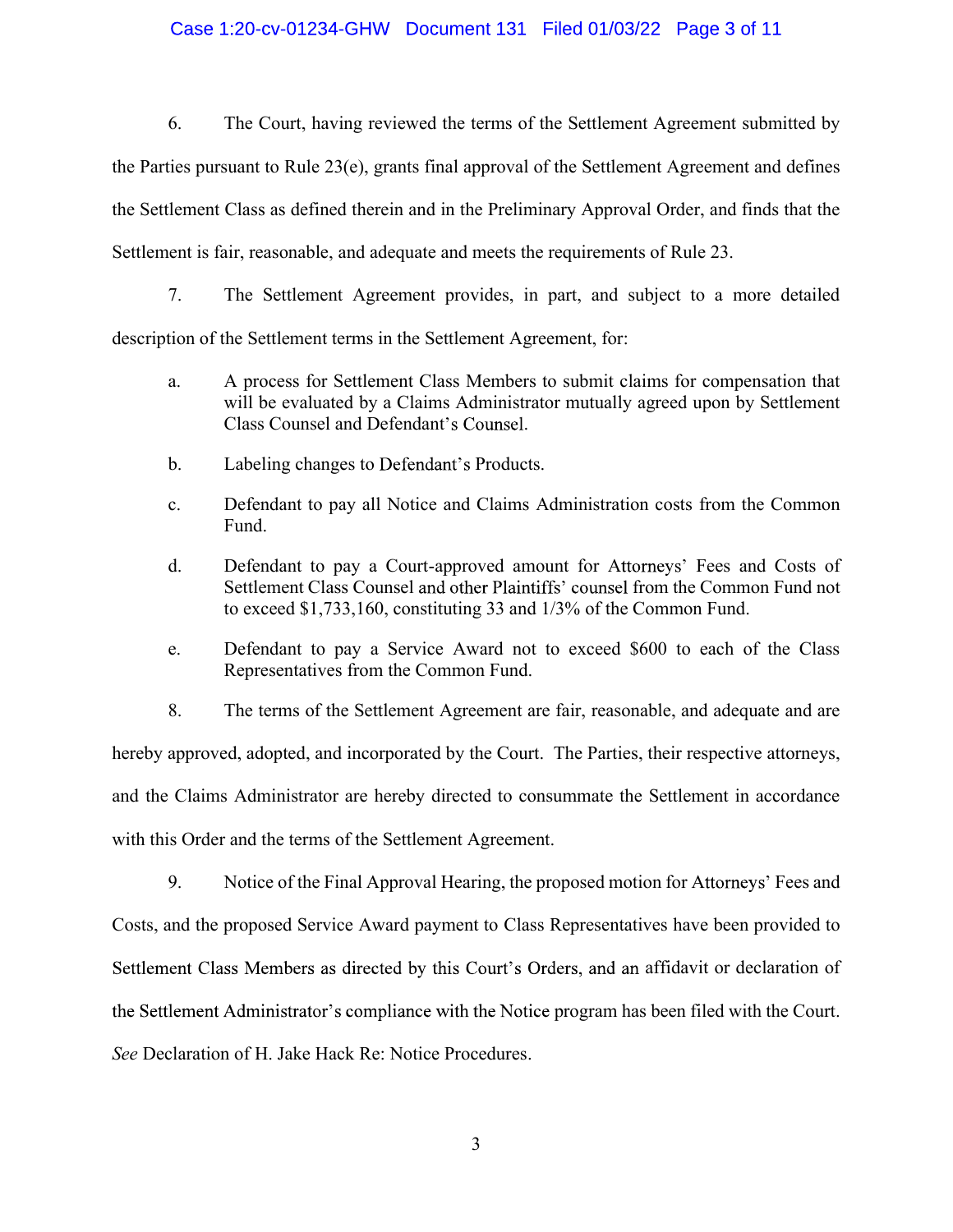Case 1:20-cv-01234-GHW Document 131 Filed 01/03/22 Page 4 of 11<br>10. The Court finds that such Notice, as therein ordered, constitutes the best possible<br>bracticable under the circumstances and constitutes valid, due, and s notice practicable under the circumstances and constitutes valid, due, and sufficient notice to all Settlement Class Members in compliance with the requirements of Rule 23(c)(2).

Case 1:20-cv-01234-GHW Document 131 Filed 01/03/22 Page 4 of 11<br>10. The Court finds that such Notice, as therein ordered, constitutes the best possible<br>practicable under the circumstances and constitutes valid, due, and s have submitted a valid Opt-Out Request to be excluded from the Settlement. The names of those persons are set forth in Exhibit A to this Order. Those persons are not bound by this Final Order and Judgment, as set forth in the Settlement Agreement. Case 1:20-cv-01234-GHW Document 131 Filed 01/03/22 Page 4 of 11<br>
10. The Court finds that such Notice, as therein ordered, constitutes the best possible<br>
10. The Court finds that such Notice, as therein ordered, constitut 13. Alternal Chass Members in compliance with the requirements of Rule 23(e)(2).<br>
11. As of the final date of the Opt-Out Period, 179 potential Settlement Class Members<br>
21. As of the final date of the Opt-Out Period, 179 11. As of the final date of the Opt-Out Period, 179 potential Settlement Class Members<br>have submitted a valid Opt-Out Request to be excluded from the Settlement. The names of those<br>persons are set forth in Exhibit A to thi

has fully considered all matters raised, all exhibits and affidavits filed, all evidence received at the Final Approval Hearing, all other papers and documents comprising the record herein, and all oral arguments presented to the Court. bmitted a valid Opt-Out Request to be excluded from the Settlement. The names of those<br>are set forth in Exhibit A to this Order. Those persons are not bound by this Final Order<br>gment, as set forth in the Settlement Agreeme

release claims against Defendants and all Released Parties, as defined in the Settlement Agreement, as follows: As of the entry of the Final Judgment and Order, Plaintiffs and the Class Members release Defendant and the Released Parties from any and all claims, demands, actions, causes of actions, individual actions, class actions, damages, obligations, liabilities, appeals, reimbursements, penalties, costs, expenses, attorneys' fees, liens, interest, injunctive or equitable claims and/or administrative claims, whether known or unknown, filed or unfiled, asserted or unasserted, regardless of the legal theories involved, that were brought or could have been brought in the Litigation that relate in any manner to the subject matter of the Litigation, including, but not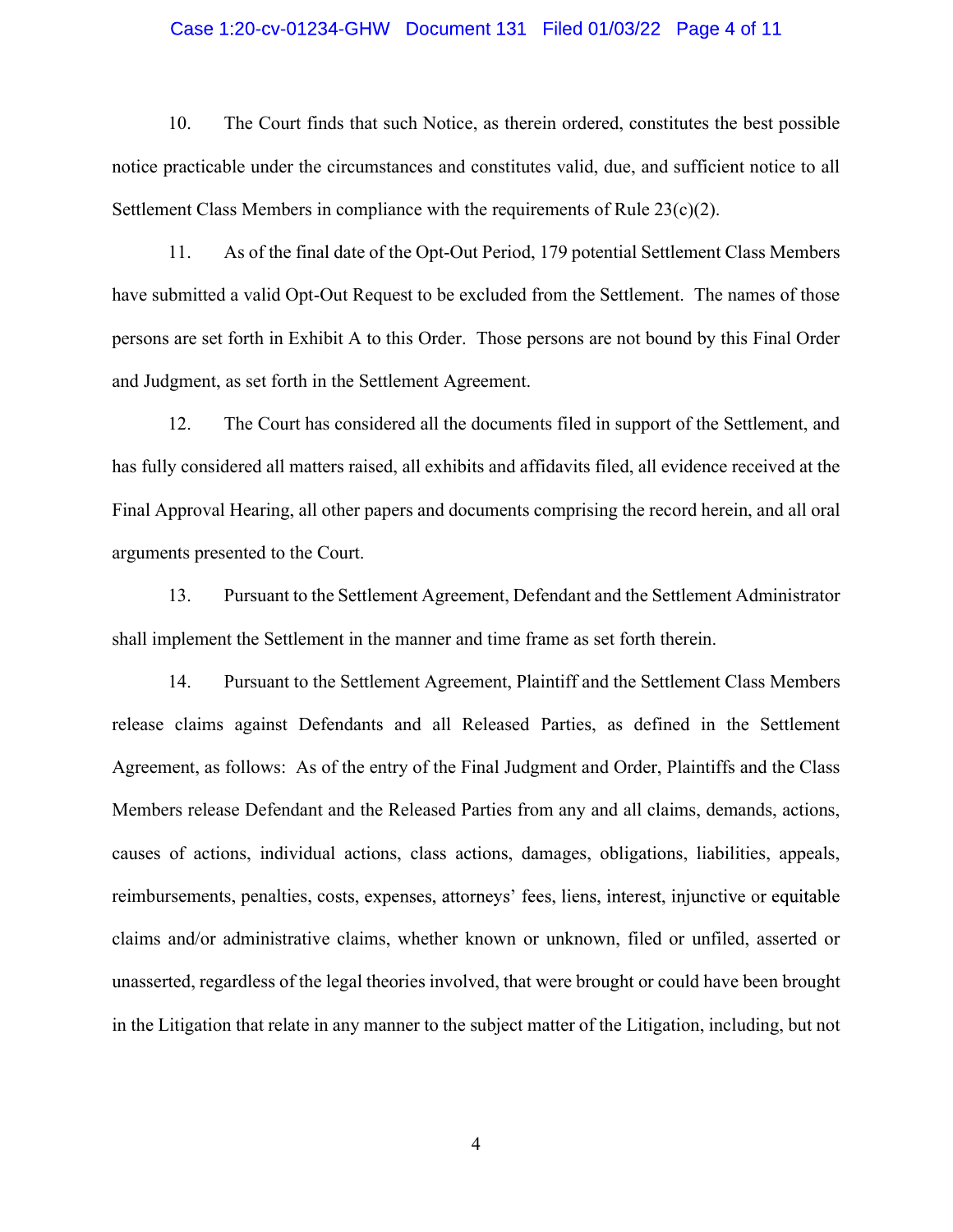limited to, design, manufacture, distribution, sale, and use of the Subject Products by any Class Member.

Case 1:20-cv-01234-GHW Document 131 Filed 01/03/22 Page 5 of 11<br>to, design, manufacture, distribution, sale, and use of the Subject Products by any Class<br>r.<br>Released Claims shall not include the right of any Settlement Cla Case 1:20-cv-01234-GHW Document 131 Filed 01/03/22 Page 5 of 11<br>
limited to, design, manufacture, distribution, sale, and use of the Subject Products by any Class<br>
Member.<br>
15. Released Claims shall not include the right o Case 1:20-cv-01234-GHW Document 131 Filed 01/03/22 Page 5 of 11<br>
limited to, design, manufacture, distribution, sale, and use of the Subject Products by any Class<br>
Member.<br>
15. Relcased Claims shall not include the right o Case 1:20-cv-01234-GHW Document 131 Filed 01/03/22 Page 5 of 11<br>
limited to, design, manufacture, distribution, sale, and use of the Subject Products by any Class<br>
Member.<br>
15. Released Claims shall not include the right o Declaration of H. Jake Hack Re: Notice Procedures and attached to this Order as Exhibit A. Case 1:20-cv-01234-GHW Document 131 Filed 01/03/22 Page 5 of 11<br>to, design, manufacture, distribution, sale, and use of the Subject Products by any Class<br>r.<br>T.<br>S. Released Claims shall not include the right of any Settleme limited to, design, manufacture, distribution, sale, and use of the Subject Products by any Class<br>Member.<br>15. Released Claims shall not include the right of any Settlement Class Member or any<br>16. Released Parties to enforc

respective spouses and children with claims on behalf of the Settlement Class Member, executors, representatives, guardians, wards, heirs, estates, successors, predecessors, next friends, coborrowers, co-obligors, co-debtors, legal representatives, attorneys, agents, and assigns, and all those who claim through them or who assert claims (or could assert claims) on their behalf (including the government in the capacity as parens patriae or on behalf of creditors or estates of Settlement Class Counsel, other plaintiff's counsel who have asserted claims in the Litigation, and 16. On the Effective Date and in consideration of the promises and covenants set forth<br>in the Settlement Agreement, (i) Plaintiffs and each Settlement Class Member, and each of their<br>respective spouses and children with cl representatives, successors, or assigns will be deemed to have, and by operation of the Final Order and Judgment shall have, fully, finally, completely, and forever released and discharged the representatives, guardians, wards, heirs, estates, successors, predecessors, next<br>borrowers, co-obligors, co-debtors, legal representatives, attorneys, agents, and assi<br>those who claim through them or who assert claims (or ers, co-obligors, co-debtors, legal representatives, attorneys, agents, and assigns, and all<br>tho claim through them or who assert claims (or could assert claims) on their behalf<br>ing the government in the capacity as *paren* ing the government in the capacity as *parens patriae* or on behalf of creditors or estates of asors), and each of them (collectively and individually, the "Releasing Persons"), and (ii) ent Class Counsel, other plaintift"

Court reserves jurisdiction over the consummation and enforcement of the Settlement.

5